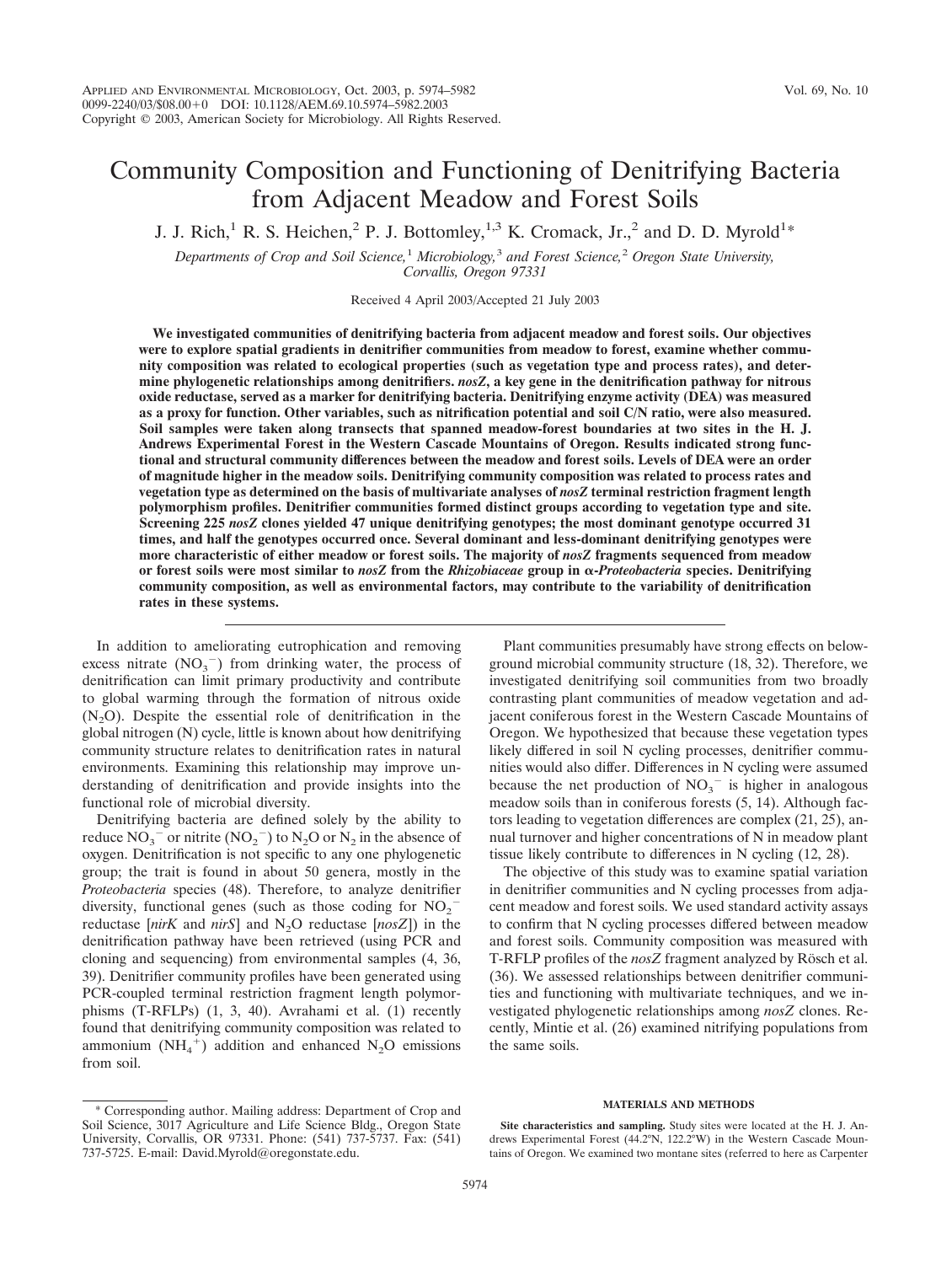| TABLE 1. Properties of the mineral soil from the H. J. Andrews meadow-to-forest transects (mean of 0- to 10-cm depth) |  |
|-----------------------------------------------------------------------------------------------------------------------|--|
|                                                                                                                       |  |

|                                                                                          | Value for Carpenter site |        | Value for Lookout site |        | Reference  |
|------------------------------------------------------------------------------------------|--------------------------|--------|------------------------|--------|------------|
| Measurement                                                                              | Meadow                   | Forest | Meadow                 | Forest | or source  |
| pH                                                                                       | 5.8                      | 5.2    | 5.6                    | 5.1    | 26         |
| Total C (g of C $kg^{-1}$ of dry soil)                                                   | 94.7                     | 131.8  | 115.9                  | 142.3  | This study |
| Total N (g of N $kg^{-1}$ of dry soil)                                                   | 6.8                      | 5.8    | 9.3                    | 9.2    | This study |
| C: N                                                                                     | 13.8                     | 22.8   | 12.7                   | 15.7   | This study |
| Nitrate (mg of N kg <sup>-1</sup> of dry soil) <sup>a</sup>                              | 2.9                      | 1.5    | 3.5                    | 1.9    | This study |
| Ammonium (mg of N $kg^{-1}$ of dry soil)                                                 | 4.6                      | 1.4    | 2.6                    | 1.7    | This study |
| Net nitrification (mg of N kg <sup>-1</sup> of dry soil day <sup>-1</sup> ) <sup>b</sup> | 2.60                     | 0.04   | 2.15                   | 0.20   | This study |
| Net ammonification (mg of N kg <sup>-1</sup> of dry soil day <sup>-1</sup> )             | $-0.42$                  | 0.43   | $-0.20$                | 0.79   | This study |
| Net N mineralization (mg of N kg <sup>-1</sup> of dry soil day <sup>-1</sup> )           | 2.18                     | 0.47   | 1.96                   | 0.99   | 26         |
| Nitrification potential (mg of N kg <sup>-1</sup> of dry soil day <sup>-1</sup> )        | 8.90                     | 0.26   | 8.67                   | 0.74   | 26         |
| DEA (mg of N kg <sup>-1</sup> of dry soil day <sup>-1</sup> )                            | 0.78                     | 0.04   | 1.58                   | 0.17   | This study |

*<sup>a</sup>* Nitrate and ammonium were measured with an autoanalyzer, as reported for N mineralization (26).

*<sup>b</sup>* Net rates were measured over a 10-day laboratory incubation (26).

and Lookout) with adjacent meadow and forest vegetation and similar soils. Details of the study sites have been reported elsewhere (26, 35).

At each site, soil samples were taken along three replicate transects, which were distributed throughout sites at a distance of at least 20 m from each another. Transects ran perpendicularly to the meadow-forest boundary and consisted of eight evenly spaced sampling points, four in the forest and four in the meadow. Sampling points were spaced at 20-m intervals at Carpenter and 10-m intervals at Lookout, with larger spacing at Carpenter to account for the wider meadow-to-forest transition at this site. We sampled the mineral soil under the organic humus layer (at a depth of 0 to 10 cm) by compositing five replicate soil cores (inner diameter, 6 cm) at each sampling point within a 0.5-m radius. A total of 48 field replicate samples (i.e., 48 sample units) were taken on 26 June 2000. The soil was brought back to the laboratory on ice, stored at 4°C, and sieved (4.75-mm-pore-size mesh) about 24 h after sampling. Soil for DNA extractions was immediately frozen at  $-20^{\circ}$ C after sieving. Soil for the denitrification potential measurement was kept at 4°C until analysis was performed (within 72 h after sampling). Basic characteristics of the transect soil samples are shown in Table 1. Total soil carbon (C) and N were measured on a dry-weight basis by combustion.

**Denitrification potentials.** Denitrification potential (or denitrifying enzyme activity [DEA]) measurements were carried out following the method of Tiedje (45). Fresh soil (10 g) was added to 125-ml Erlenmeyer flasks with 25 ml of a solution containing glucose (10 mM),  $NO<sub>3</sub><sup>-</sup>$  (5 mM), and phosphate buffer (pH 7.0) (50 mM). The flasks were sealed with neoprene stoppers and made anaerobic by repeated evacuation and flushing with Ar. Standard-grade acetylene was purified through an acid trap (13) and added to the headspace (10% [vol/vol]). The flasks were incubated at 250 rpm and 21°C on a rotary shaker. Gas samples (4 ml) were taken at 15 and 75 min and stored in Vacutainers (3 ml) until gas chromatography analysis of  $N_2O$  levels was performed using a <sup>63</sup>Ni electron capture detector (27). Production of  $N<sub>2</sub>O$  was linear (as determined on the basis of analysis of a subset of flasks sampled every 15 min) during the 15- to 75-min interval (data not shown). Statistical differences in DEA were assessed using two-factor analysis of variance (ANOVA) for site and vegetation type (SAS software, version 7.0).

*nosZ* **PCR and T-RFLPs.** PCR was used to generate 700-bp *nosZ* fragments from the soil-denitrifying community. Designed in 1999 on the basis of available sequence data and the work of Scala and Kerkhof (41), our *nosZ* primers are almost identical to those independently developed by Rösch et al. (36). Our primer sequences were as follows: 5-CG**C**TGTTC**I**TCGACAG**Y**CAG-3 (bold characters represent nucleotides that differ from those in the sequence presented in reference 36) for the forward primer (*nosZ*-F-1181) and 5-ATGTGCA**K**IG CRTGGCAGAA-3 for the reverse primer (*nosZ*-R-1880) (I, inosine; Y, T and C; K, T and G; R, A and G). Numbers included in primer designations indicate nucleotide positions at the ends of the *Pseudomonas stutzeri* 700-bp *nosZ* fragment (GenBank accession no. M22628).

DNA was extracted from soil samples (fresh weight, 0.3 g) or pure cultures using a FastDNA kit (Bio 101, Inc.) for bacterial cells or soil according to the manufacturer's instructions. DNA extracts were checked on agarose gels (1.1%) stained with ethidium bromide (0.5  $\mu$ g ml<sup>-1</sup>). The DNA was quantified using a DNA TKO 100 fluorometer (Hoefer Scientific) with a calf thymus DNA standard. Reaction mixtures (50 µl) contained soil DNA (100 ng), AmpliTaq DNA polymerase (2.5 U), GeneAmp PCR buffer (1×), MgCl<sub>2</sub> (2 mM), deoxynucleoside triphosphates (0.2 mM each), forward and reverse primers (0.2  $\mu$ M each), and bovine serum albumin (0.064  $g$  ml<sup> $-1$ </sup>). The forward primer was fluorescently labeled with 6-Fam (6-carboxyfluorescein). For PCR amplification of soil DNA, the temperature profile on a PTC-100 hot bonnet thermocycler (MJ Research, Inc.) was 94°C for 3 min and 25 cycles of 94°C (45 s), 56°C (1 min), and 72°C (2 min) followed by a final extension of 72°C for 7 min. For each sample, the PCR products of three reactions were pooled and purified using a QIAquick PCR purification kit (Qiagen) according to the manufacturer's instructions. PCR products were checked using agarose gels stained with ethidium bromide. Fluorescently labeled PCR products were quantified on an ABI Prism 3100 Genetic Analyzer (Applied Biosystems, Inc.) with a known concentration of a 6-Famlabeled *nosZ* fragment obtained from the amplification of *P. stutzeri* DNA.

Samples for T-RFLP analysis consisted of approximately 1 ng of fluorescently labeled *nosZ* PCR products (digested at 37°C in 25-µl aliquots with 6.25 U of restriction endonuclease for 3 h) followed by heat inactivation at 65°C for 15 min. Three T-RFLP profiles were generated per sample unit in separate reactions with the endonucleases *Cfo*I (an isoschizomer of *Hha*I), *Msp*I, and *Rsa*I (Roche Co.). Restriction digests (20  $\mu$ l) were purified using a Sephadex G-50 column (Amersham Bioscience) and dried as pellets in a SpeedVac centrifuge. Dried pellets were rehydrated with Hi-Di formamide  $(9.92 \mu l)$  and an X-rhodamine MapMarker 1000 (0.08  $\mu$ l) internal lane size standard. The mixture was heated at 96°C for 3 min and cooled on ice for 5 min prior to running of the samples in 96-well microtiter plates on an ABI Prism 3100 Genetic Analyzer with an injection time of 22 s, a run time of 54 min, and a 36-cm-long capillary array containing ABI Prism 3100 POP-4 polymer.

**Analysis of T-RFLP data.** Sizes and relative abundances of terminal restriction fragments (T-RFs) were quantified using GeneScan version 3.5 software (Applied Biosystems, Inc.). T-RFs with signals above a detection limit of 10 relative fluorescent units were summed for each profile; only fragments with a signal above 1.5% of the sum of all peaks were included in the analyses. The peak areas of T-RFs that differed in size by  $\leq 1.5$  bp in an individual profile were summed and considered as one fragment. Sequencing of clones indicated that almost all individual T-RFs with this variation were the same size (in base pairs). Each fragment was expressed as a percentage of the total peak area for all peaks in a profile (i.e., proportional abundance) or scored as either present or absent.

PC-ORD version 4.01 software (B. McCune and M. J. Mefford, PC-ORD for Windows: multivariate analysis of ecological data, 4.01 ed, MjM Software, Gleneden Beach, Oreg., 1999) was used for all multivariate statistical analyses of the *nosZ* T-RFLP profiles. Differences in community composition were assessed graphically using the ordination method of nonmetric multidimensional scaling (NMS) calculated on the basis of Sørensen's distance (19, 23). NMS axes summarize community relatedness among samples on the basis of distance measure and rank transformation (23). NMS was constrained to two ordination axes, with a random starting configuration, 300 iterations, an instability criterion of 0.0001, and 40 runs with the real data and 50 runs with randomized data; Monte Carlo tests of the real data versus the randomized data were used to assess axis significance. Functional variables (e.g., DEA and nitrification potential) were correlated with the NMS axes to evaluate relationships between overall community composition and functioning. Individual T-RFs were also correlated with NMS axes (35). Nitrification potential and DEA values were  $log_{10}$  transformed for the correlation analysis, because the rates differed by an order of magnitude. Correlation coefficients between functional variables and NMS axes were dis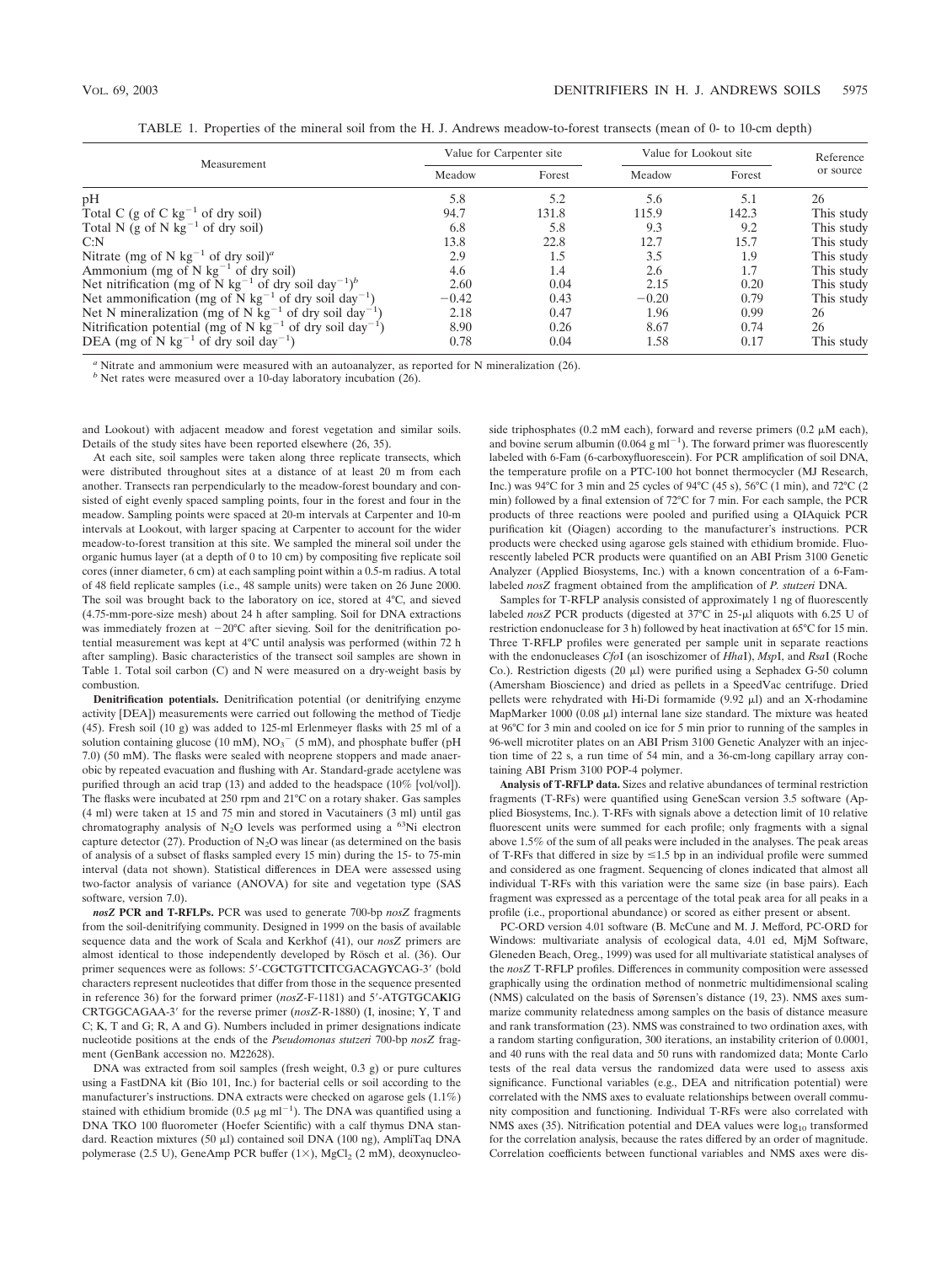played as vectors radiating from the center of the plot. Each vector was calculated as the hypotenuse of a right triangle, with each side of the triangle representing the correlation coefficient of the activity represented by axes one and two (23). The vector angle was a function of the relative proportions between the correlation coefficients (23). A multiresponse permutation procedure (MRPP) using Sørensen's distance and rank transformation was used to test for significant differences in community composition between groups defined by vegetation type and site (23, 24). The MRPP *A* statistic represents effect size or within-group relatedness relative to that expected by chance alone and is somewhat analogous to an  $r^2$  value (23). To identify T-RFs that differentiated denitrifier communities by vegetation type and site, indicator species analysis (7) was run with 1,000 randomizations in the Monte Carlo test.

*nosZ* **cloning, screening, and sequencing.** *nosZ* fragments generated from the PCR of soil DNA were cloned using a pGEM-T Easy Vector system (Promega) according to the manufacturer's instructions. Template DNAs for the PCR were pooled from two representative samples of each vegetation type. The PCR was run as described above except with 30 cycles. Prior to cloning, the 700-bp *nosZ* fragments were excised from an agarose gel and purified (Qiagen). Clones were screened using *Cfo*I, *Msp*I, and *Rsa*I T-RFLPs as described above for direct soil profiles (defined here as T-RFLP profiling). Genotypic diversity was analyzed using species area curve analysis (treating a unique *nosZ* clone as a species) as implemented in PC-ORD version 4.01 software (McCune and Mefford, PC-ORD for Windows). Species area curve analysis consisted of randomly subsampling the clone library data set 500 times at each level of clone screening, which is analogous to generating rarefaction curves.

Plasmids were prepared using QIAprep Minipreps (Qiagen) according to the manufacturer's instructions. Both strands of the *nosZ* fragment were sequenced (using the SP6 and T7 promoter primers flanking the PCR insert in the plasmid) for 34 clones. Sequencing reactions were done with ABI Prism BigDye terminator cycle sequencing and the samples were analyzed on an ABI Prism 3100 Genetic Analyzer.

*nosZ* **phylogenetic analyses.** Analyses of *nosZ* sequences were carried out for the translated amino acid sequences by using PHYLIP version 3.573 software (J. Felsenstein, PHYLIP [phylogeny inference package], Department of Genetics, University of Washington, Seattle, 1993 [distributed by the author]) and TREE-PUZZLE version 5.0 software (42). With the use of the method of Friedrich (8), *nosZ* sequences (with the exception of that of *Ralstonia eutropha* ATCC 17699 [9]) were selected from cultured strains if their phylogenetic position could be confirmed using publicly available strain-specific small-subunit (SSU) rRNA sequence data and the Ribosomal Database Project's hierarchy browser and sequence matching tool (22). Amino acid sequences of *nosZ* were aligned using Clustal\_X (44), excluding residues corresponding to the primer sequences. Distance, parsimony, and maximum likelihood methods were used to infer phylogenetic relationships. Dayhoff's 001 substitution matrix (6) was used to measure evolutionary distance with PROTDIST (PHYLIP) software, and trees were constructed using the neighbor-joining algorithm (PHYLIP). PROTPARS (PHYLIP) software was used for parsimony and TREE-PUZZLE software was applied for maximum likelihood analysis, using the JTT (15) amino acid substitution matrix for evolutionary distance. Bootstrap analysis of 1,000 replicates was carried out for neighbor-joining trees and of 500 replicates was carried out for parsimony trees (PHYLIP).

**Nucleotide sequence accession numbers.** The GenBank accession numbers of the H. J. Andrews *nosZ* sequences are AY259180 to AY259212.

# **RESULTS**

**Denitrification potentials.** Strong functional differences were found between meadow and forest soils at the two sites (Table 1 and Fig. 1). DEA was generally an order of magnitude higher in the meadow than in the forest. This difference was highly significant at both sites  $(P < 0.0001$  for vegetation type [two-factor ANOVA]). The DEA levels (in units of nanograms of N gram<sup>-1</sup> of dry soil h<sup>-1</sup> [mean  $\pm$  1 standard error; *n* = 12]) of the meadow soils were 32.4  $\pm$  7.1 for Carpenter and 66.0  $\pm$ 19.4 for Lookout; the forest soils were  $1.6 \pm 0.5$  for Carpenter and  $7.0 \pm 1.4$  for Lookout. DEA showed a weak tendency to be higher at Lookout ( $P = 0.07$  for site [two-factor ANOVA]). The mean activity along the transects only changed significantly after the meadow-forest boundary (Fig. 1) was crossed.



FIG. 1. Spatial variation of DEA in adjacent meadow and forest soils in the H. J. Andrews Experimental Forest. Bars represent the mean  $\pm$  1 standard error for each position along replicate transects at the Carpenter site (closed columns) and Lookout site (open columns)  $(n = 3)$ . The distance between transect positions was 20 m at Carpenter and 10 m at Lookout (see Materials and Methods).

**Amplification of** *nosZ* **from pure cultures and soil DNA.** The *nosZ* primers amplified the expected fragment from five positive controls possessing *nosZ*, including *Paracoccus denitrificans* ATCC 17741, *R. eutropha* ATCC 17699, "*Achromobacter cycloclastes*" ATCC 21921, *P. stutzeri* ATCC 14405, and *Pseudomonas aeruginosa*. The primers did not amplify DNA from two negative controls lacking *nosZ* (*Serratia marcescens* and *Burkholderia cepacia* cep31T [group I]). Yields of DNA extracted from the H. J. Andrews soil ranged from 7 to 35  $\mu$ g of  $DNA g<sup>-1</sup>$  of dry soil. The PCR products that were amplified from the soil DNA were of the expected size (700 bp). Of the 48 field replicates, 3 were excluded from subsequent analyses because of poor PCR amplification.

*nosZ* **T-RFLP profiles.** Each *nosZ* T-RFLP profile from the H. J. Andrews soil consisted of one or two dominant T-RFs and several less-dominant T-RFs. Overall, a total of 61 T-RFs were detected, with 14 to 24 T-RFs for each endonuclease (Table 2). Of the 61 T-RFs, 4 (i.e., a 357-bp T-RF detected using *Cfo*I, a 111- to 112-bp T-RF detected using *Msp*I, and 666- and 700-bp T-RFs detected using *Rsa*I), comprising 58% of the mean total fragment abundance of each profile, were dominant. These four were the only T-RFs that occurred in all samples. The rest of the T-RFs comprised a mean of 2 to 12% of the total fragment abundance of each profile and occurred in 2 to 98% of the samples; of these, 21 T-RFs occurred only once. Each endonuclease produced a mean of 2.7 to 7.1 T-RFs per profile, depending on the endonuclease, vegetation type, and site (Table 2). *Cfo*I and *Rsa*I tended to produce more fragments than *Msp*I (Table 2). Meadow samples tended to have slightly more fragments in each profile on average, but this result was inconsistent among endonucleases and sites (Table 2).

**Differences in** *nosZ* **distribution and functional relationships.** Denitrifying community composition differed significantly according to vegetation type and site (Fig. 2 and Table 3). MRPP *A* statistic values of about 0.3 (Table 3) reflect strong differences between groups (23). Differences deter-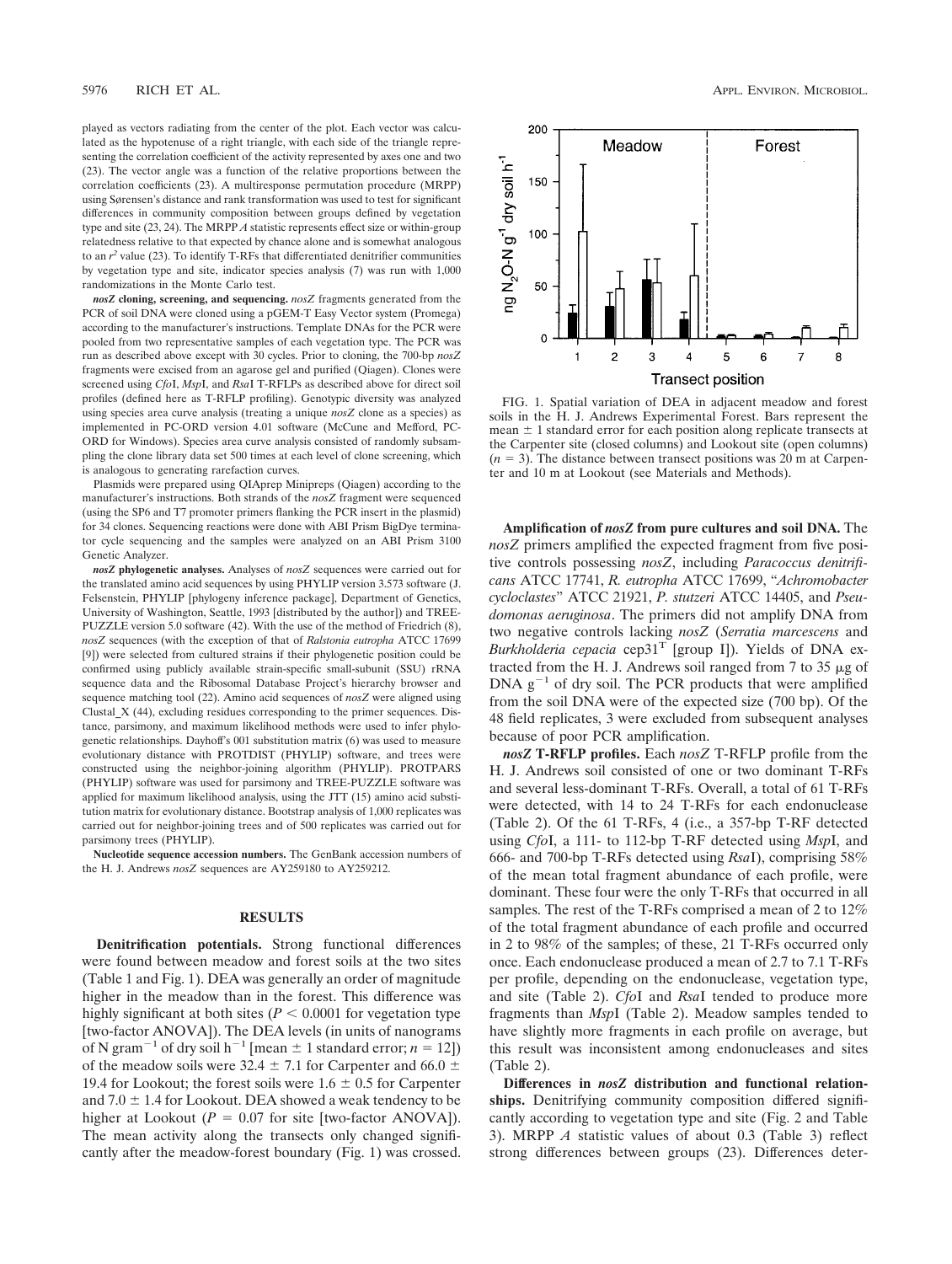| Site and<br>$n^a$<br>vegetation type |    | No. of CfoI T-RFs |           | No. of <i>MspI</i> T-RFs |           | No. of RsaI T-RFs |           | No. of combined T-RFLPs |           |
|--------------------------------------|----|-------------------|-----------|--------------------------|-----------|-------------------|-----------|-------------------------|-----------|
|                                      |    | Total             | Mean (SE) | Total                    | Mean (SE) | Total             | Mean (SE) | Total                   | Mean (SE) |
| Carpenter                            |    |                   |           |                          |           |                   |           |                         |           |
| Meadow                               | 12 | 12                | 7.1(0.4)  | <sub>b</sub>             | 4.2(0.2)  | 13                | 4.9(0.3)  | 31                      | 16.2(0.7) |
| Forest                               | 10 | 11                | 5.7(0.5)  | 10                       | 4.2(0.5)  | 10                | 5.0(0.2)  | 31                      | 14.9(1.1) |
| Lookout                              |    |                   |           |                          |           |                   |           |                         |           |
| Meadow                               | 12 | 15                | 6.9(0.6)  | 8                        | 3.3(0.4)  | 15                | 6.0(0.7)  | 38                      | 16.2(1.4) |
| Forest                               | 11 | 11                | 5.1(0.2)  |                          | 2.7(0.2)  |                   | 4.5(0.2)  | 23                      | 12.4(0.4) |
| Total                                | 45 | 24                | 6.2(0.3)  | 14                       | 3.6(0.2)  | 23                | 5.1(0.2)  | 61                      | 15.0(0.5) |

TABLE 2. Number of T-RFs in the *nosZ* T-RFLP profiles of H. J. Andrews soils

*<sup>a</sup> n*, total number of field replicates analyzed.

mined on the basis of the proportional abundance of or the presence or absence of *nosZ* T-RFs were evident (Table 3). Four groups (corresponding to vegetation type and site) were determined on the basis of proportional abundance levels (Fig. 2). Differences by site (as determined on the basis of the presence or absence of *nosZ* T-RFs) were less apparent for the forest samples (Table 3). NMS values for axes one and two were statistically significant ( $P = 0.02$ ). Differences between vegetation type and site were also found by analyzing separate *Cfo*I, *Msp*I, or *Rsa*I T-RFLP profiles, but these differences were not as strong as those seen for the combined profiles and relationships between vegetation type and site differed somewhat depending on the endonuclease used (data not shown). Ordination plots of *Cfo*I profiles appeared most similar to the combined profile plots.

Functional variables were related to denitrifying community composition by plotting the relative magnitudes and directions of correlation coefficients  $(r^2)$  between NMS axes and functional variables (Fig. 2). Examples of the strongest correlates are shown in Fig. 2. Nitrification potential and DEA were correlated with axis one in the direction of meadow samples (Fig. 2). Nitrification potentials and DEA levels were substantially higher in meadow than in forest soils (Table 1). DEA was also correlated with axis two in the direction of the Lookout meadow (Fig. 2). Net nitrification gave correlation coefficients almost identical to those for nitrification potentials (data not shown). Accumulation of  $NH_4^+$  (i.e., net ammonification) was correlated with axis one in the direction of forest samples (Fig. 2). Soil C/N ratios were correlated with axis one and two in the direction of Carpenter forest, where C/N ratios were highest (Fig. 2 and Table 1).

**Individual** *nosZ* **T-RFs.** The *Rsa*I 666-bp T-RF level declined in proportional abundance from meadow to forest, whereas 700-bp *Rsa*I T-RF levels increased from meadow to forest (Fig. 3). *Rsa*I 666- and 700-bp T-RF levels were most strongly correlated with axis one (shown in the NMS plot in Fig. 2). *Cfo*I 454-bp T-RF was found in every meadow sample but in none of the forest samples except for those taken near the boundary at Lookout (Fig. 3). Conversely, *Rsa*I 451-bp T-RF was found preferentially in the forest (Fig. 3). In NMS plots calculated on the basis of the presence or absence of *nosZ* T-RFs (data not shown), *Cfo*I 454-bp and *Rsa*I 451-bp T-RF levels were most strongly correlated with axis one.

Indicator species analysis was used to further identify the T-RFs that were more prevalent according to either vegetation type or site (Fig. 4). This procedure examines the relative

abundance and presence or absence of individual T-RFs in a predefined group compared to those expected to occur by chance (23). A total of 29 significant indicator T-RFs ( $P <$ 0.05) were found. In recognition of the several-orders-in-magnitude range in proportional abundance, T-RFs are shown in Fig. 4 on a  $log_{10}$  scale to allow for inspection of less-abundant T-RFs. On this scale, relatively large differences in the proportional abundance of more dominant fragments appear smaller (Fig. 4).

*nosZ* **clones.** Among 225 clones, 47 *nosZ* genotypes were identified on the basis of the *Cfo*I, *Msp*I, and *Rsa*I T-RFLP profiles of each clone. Two-thirds of the library consisted of clones from meadow soils, and one-third consisted of clones from forest soils. A total of 24 genotypes occurred once and 8 occurred twice; the most dominant genotype occurred 31 times. On the basis of species area curve analysis, a mean of 21 genotypes was found after screening 50 *nosZ* clones, a mean of



FIG. 2. NMS ordination of denitrifying community composition determined on the basis of proportional abundance of T-RFs in combined *Cfo*I, *Msp*I, and *Rsa*I *nosZ* T-RFLP profiles. Points represent meadow-to-forest transect samples. The percentage of variation represented by each axis is shown in parentheses next to the axis name. Vectors show the directions and relative magnitudes of correlation coefficients  $(r^2)$  between NMS axes and functional variables;  $r^2$  values (in the order  $r^2$  of axis 1,  $r^2$  of axis 2) for the correlation between the functional variable and axis one or two are shown in parentheses. Nitrification,  $log_{10}$  of nitrification potential; denitrification,  $log_{10}$  of DEA; C:N, soil carbon-to-nitrogen ratio; NH<sub>4</sub><sup>+</sup> accumulation, net NH4 production (i.e., ammonification).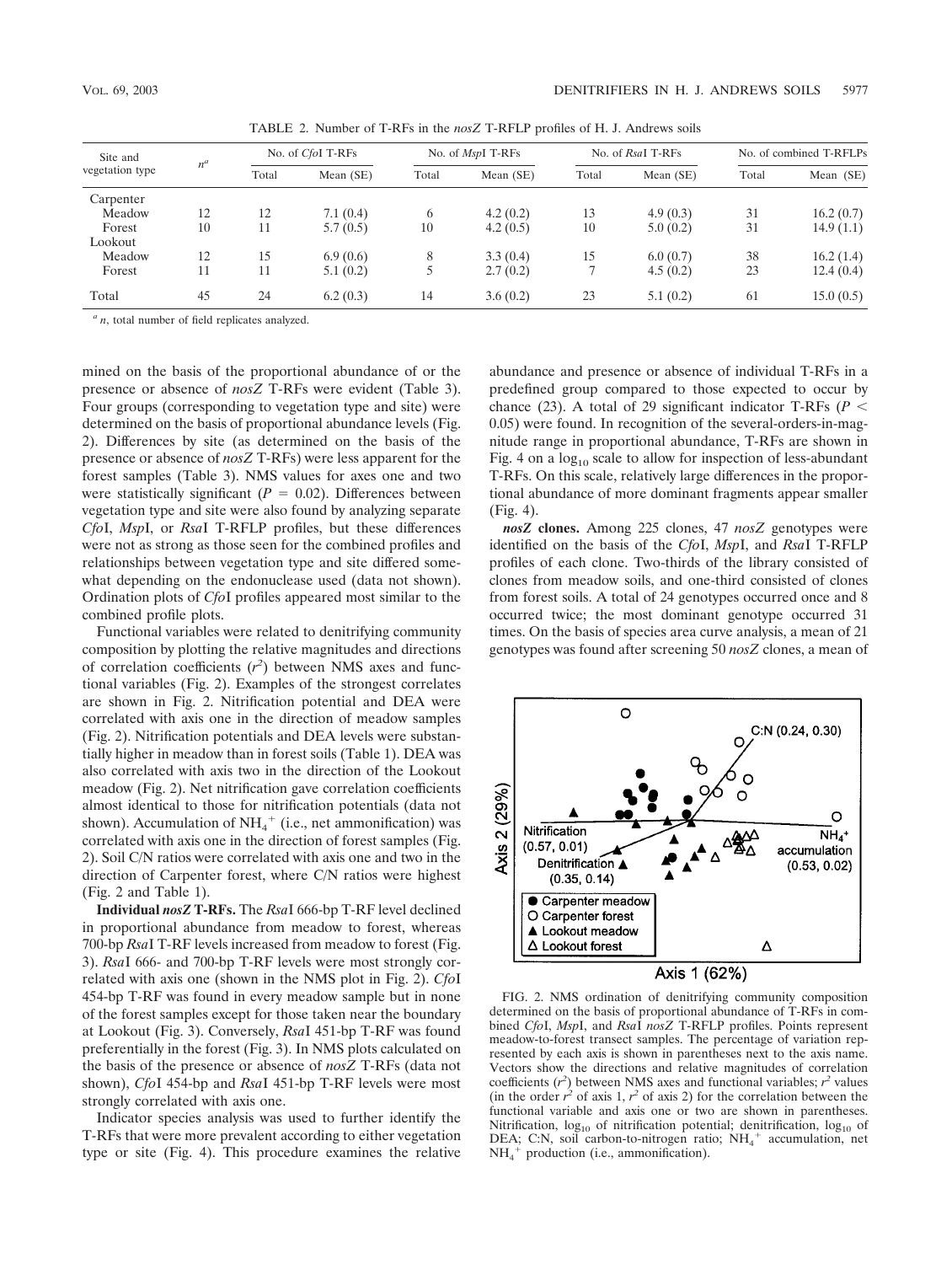|                                            | $A$ statistic <sup>a</sup>                       |                                              |
|--------------------------------------------|--------------------------------------------------|----------------------------------------------|
| Test and sites                             | Difference in proportional abundance             | Difference in presence vs absence            |
| Comparison by vegetation type              |                                                  |                                              |
| Carpenter meadow vs Carpenter forest       |                                                  |                                              |
| Lookout meadow vs Lookout forest           | 0.29 ( $P < 10^{-5}$ )<br>0.26 ( $P < 10^{-5}$ ) | 0.23 $(P < 10^{-5})$<br>0.34 $(P < 10^{-5})$ |
| Comparison by site                         |                                                  |                                              |
| Carpenter meadow vs Lookout meadow         | 0.18 (P < 0.001)                                 | 0.17 (P < 0.001)                             |
| Carpenter forest vs Lookout forest         | $0.24 (P < 10^{-5})$                             | $0.05 (P = 0.02)$                            |
| Comparison of randomized data <sup>b</sup> |                                                  |                                              |
| Carpenter meadow vs Carpenter forest       | $-0.04$ ( $P = 1.0$ )                            | $-0.01$ ( $P = 0.7$ )                        |

TABLE 3. Results of MRPP testing for significant differences between predefined groups determined on the basis of *nosZ* T-RFLP profiles (*Cfo*I, *Msp*I, and *Rsa*I results have been combined)

*<sup>a</sup>* The *A* statistic measures within-group relatedness compared to that expected by chance; *A* statistic values of about 0.3 reflect strong differences between groups (23).  $\int_{b}^{b}$  T-RFLP profiles from the Carpenter site were randomized among sample units.

31 genotypes was found after screening 100 clones, and a mean of 44 genotypes was found after screening 200 clones. Abundances of T-RFs in the clone library generally agreed with proportional abundances of T-RFs in direct soil profiles. Of the 29 indicator T-RFs shown in Fig. 4, 21 were present in sequenced *nosZ* clones. Of the 34 sequenced clones, 1 was nonspecific for *nosZ* (i.e., not identifiable using GenBank's BLAST search) but the T-RFs for this clone were not detected in direct soil profiles.

*nosZ* **fragment size.** Actual T-RF size was determined by sequencing *nosZ* clones. Determining fragment size on the basis of T-RFLP profiling of the same clones was less precise and less accurate, but the results agreed within a few base pairs or less. In terms of accuracy, individual  $T-RFs > 100$  bp in size differed by less than 1 to 3 bp from the results obtained by sequencing (absolute mean difference, 0.9 bp). T-RFs less than 100 bp in size were 3 to 7 bp smaller than expected. In terms of precision, individual T-RFs differed in size by an average of



FIG. 3. Spatial variations of some key *nosZ* T-RFs from adjacent meadow and forest soils in the H. J. Andrews Experimental Forest. Bars represent the mean  $\pm 1$  standard error for each position along replicate transects at the Carpenter site (closed columns) and the Lookout site (open columns) ( $n = 3$  for all positions except  $n = 2$  for position 5 at Lookout and positions 6 and 8 at Carpenter). Each panel shows the results for an individual T-RF (identified by the corresponding restriction endonuclease and fragment size). The distance between transect positions was 20 m at Carpenter and 10 m at Lookout (see Materials and Methods).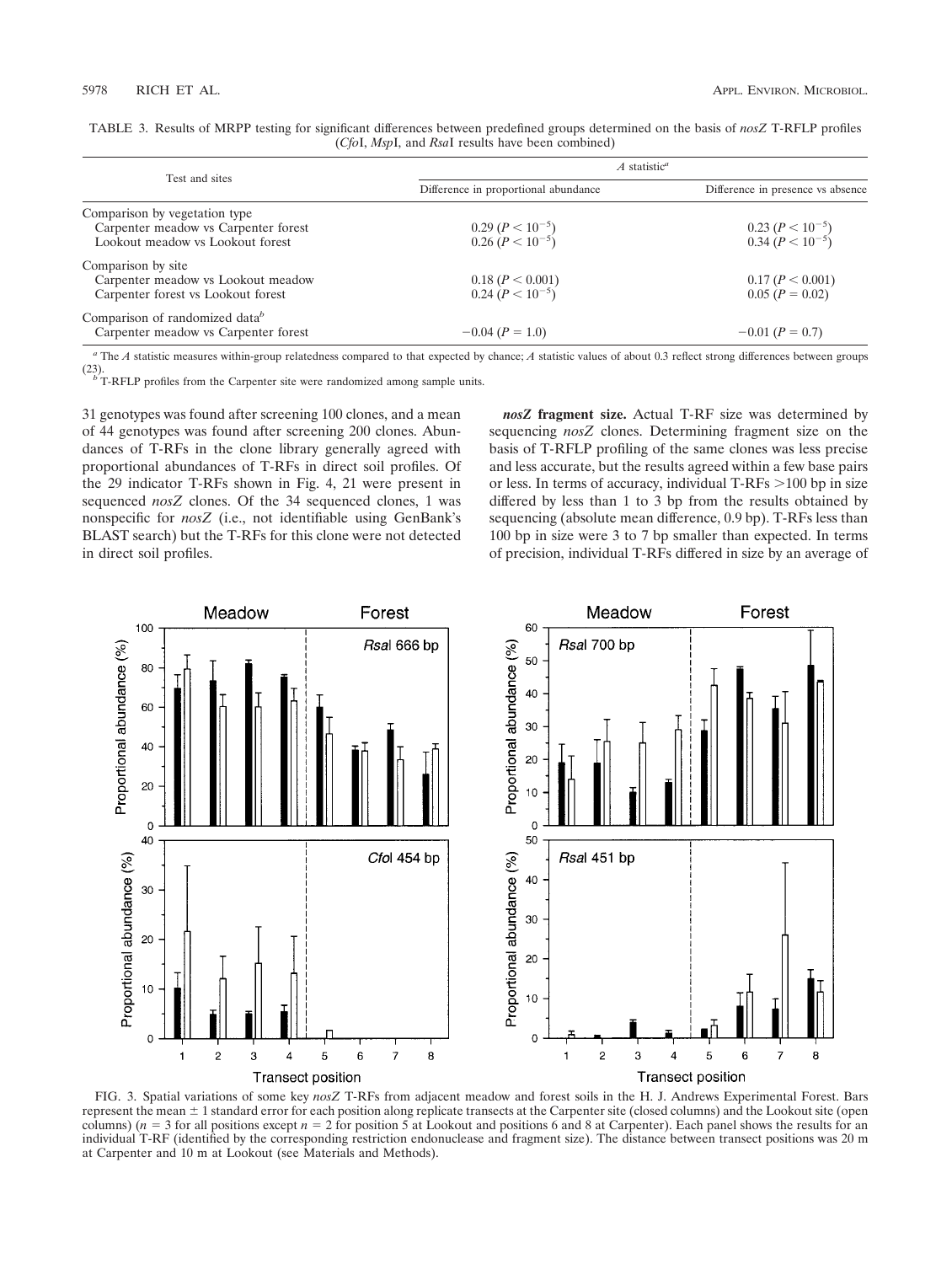

FIG. 4. *nosZ* T-RFs that differed significantly according to vegetation type or site as determined on the basis of indicator species analysis (*P*  $0.05$ ). Each panel is labeled with the name of the restriction endonuclease used to generate the T-RFs. T-RFs marked with an asterisk (\*) were present in sequenced *nosZ* clones.

1.5 bp over a range of 0.3 to 5.1 bp. The dominant *Rsa*I 666-bp T-RF was identified at exactly that size in all 15 cases of sequencing, whereas with T-RFLP profiling the T-RF size differed over a range of 5.1 bp (from 664.0 to 669.1 bp). Six T-RFs (i.e., those obtained with *Cfo*I [52 bp, 454 bp, and 476 bp], *Msp*I [111 to 112 bp], and *Rsa*I [666 bp and 700 bp]) and the two undigested PCR products (i.e., those 700 and 706 bp in size) consistently differed over a range of more than 1 bp in T-RFLP profiling. T-RFs of soil clones and direct soil T-RFLP profiles determined on the basis of T-RFLP profiling were in close agreement, differing by an absolute mean of 0.4 bp (data not shown).

*nosZ* **phylogeny.** Phylogenetic analysis of *nosZ* sequences revealed five major clusters of denitrifying bacteria (Fig. 5). With the exception of those strains in cluster X, phylogenetic relationships among the cultured strains as determined on the basis of *nosZ* results were similar to taxonomic relationships determined on the basis of SSU rRNA results (Fig. 5). Tree topology was supported by all the phylogenetic analyses, with some differences in bootstrap support (Fig. 5). All the H. J. Andrews *nosZ* sequences, along with those of -*Proteobacteria* species (except those represented in cluster X) and most clones from a German forest soil and representatives of uncultured marine bacteria, grouped in cluster A (Fig. 5). The sequences of the majority of the H. J. Andrews clones were most closely related to *nosZ* sequences of members of the *Rhizobiaceae* group and the clones from the German forest soil (Fig. 5). Separate from the grouping determined by *Rhizobiaceae nosZ* sequences, two minor branches of H. J. Andrews clones formed meadow- or forest-specific groups (Fig. 5). These clones had sequences with T-RFs found preferentially in meadow or forest in the direct soil T-RFLP profiles (Fig. 5). Two clones from the German forest soil formed a major cluster without any pure-culture sequences (Fig. 5, cluster Y), and the sequence of another clone grouped with the sequence of *Azospirillum irakense* (Fig. 5, cluster X). The majority of meadow and forest *nosZ* clones from the H. J. Andrews grouped with *Bradyrhizobium japonicum* USDA110 and *Rhodopseudomonas palustris* CGA009. These clones had T-RFs indicative of forest or meadow origin but were not distinguishable phylogenetically (Fig. 5).

# **DISCUSSION**

Shifts in the relative abundance of dominant organisms within prokaryotic functional groups, and not complete turn-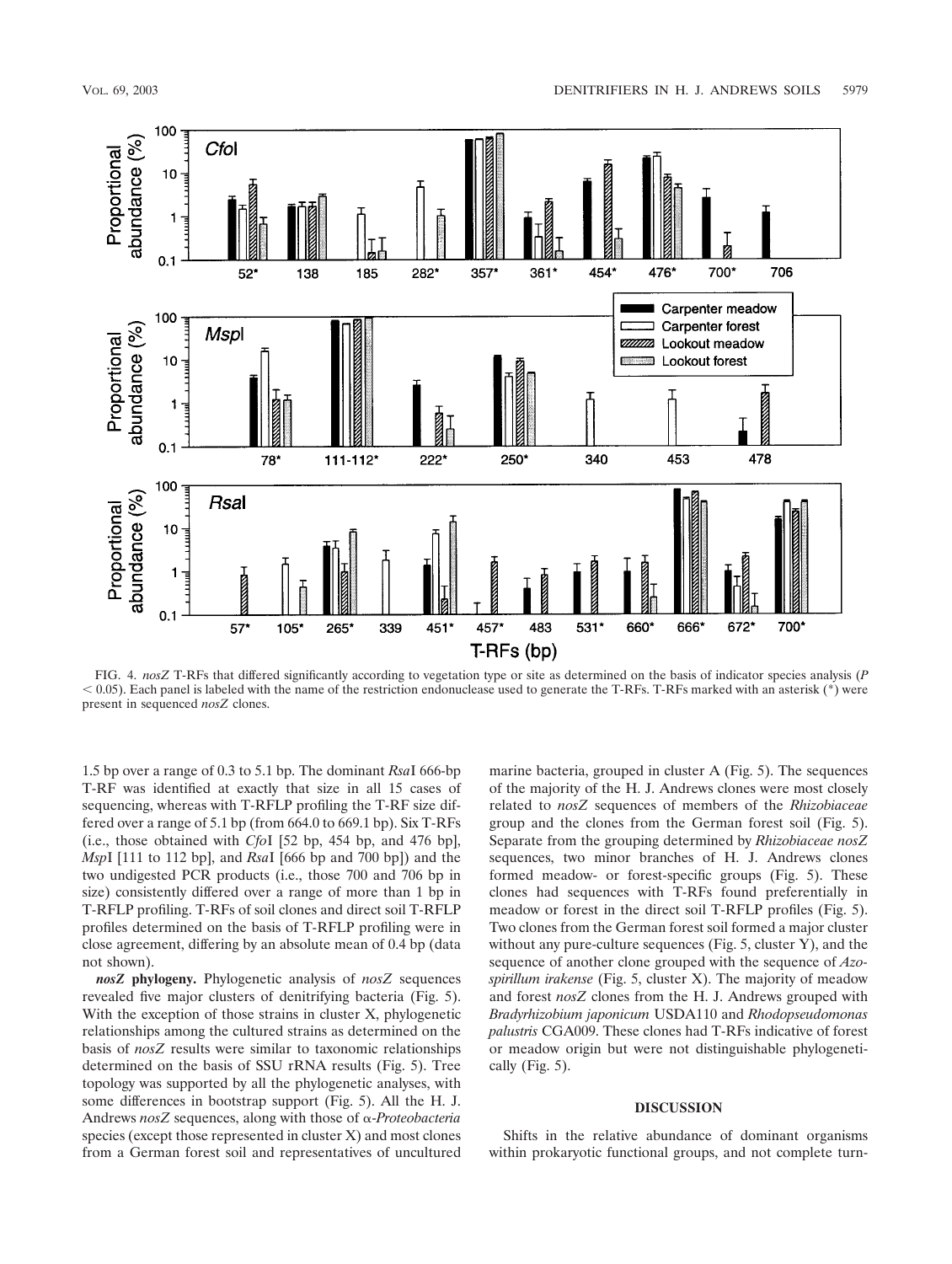

FIG. 5. Phylogenetic tree determined on the basis of evolutionary distances among *nosZ* amino acid sequences (208 positions) from soils, marine sediment, and cultured bacteria. The names of clones from the H. J. Andrews soils are shown in boldface characters, and the designations CZ and VZ identify clones from a German forest soil (36). Except for the H. J. Andrews clones, accession numbers are shown in parentheses. Taxonomic groups of cultured strains are identified to the subdivision and family level of *Proteobacteria* on the basis of SSU rRNA sequence analysis with the Ribosomal Database Project. Note that the suffix "-aceae" was dropped from the family name. Nodes with open ovals had >90% distance bootstrap support. Numbers above the branches are parsimony bootstrap values; numbers below the branches are maximum likelihood quartet-puzzling support values (analogous to bootstrap values). Sizes of the PCR products and T-RFs of the H. J. Andrews *nosZ* clones are shown in parentheses (in the order PCR product-*Cfo*I-*Msp*I-*Rsa*I). T-RFs from direct soil T-RFLP profiles that were more prevalent in the meadow or forest are indicated with a superscript m for "meadow" and a superscript f for "forest." Bar, evolutionary distance of 0.1.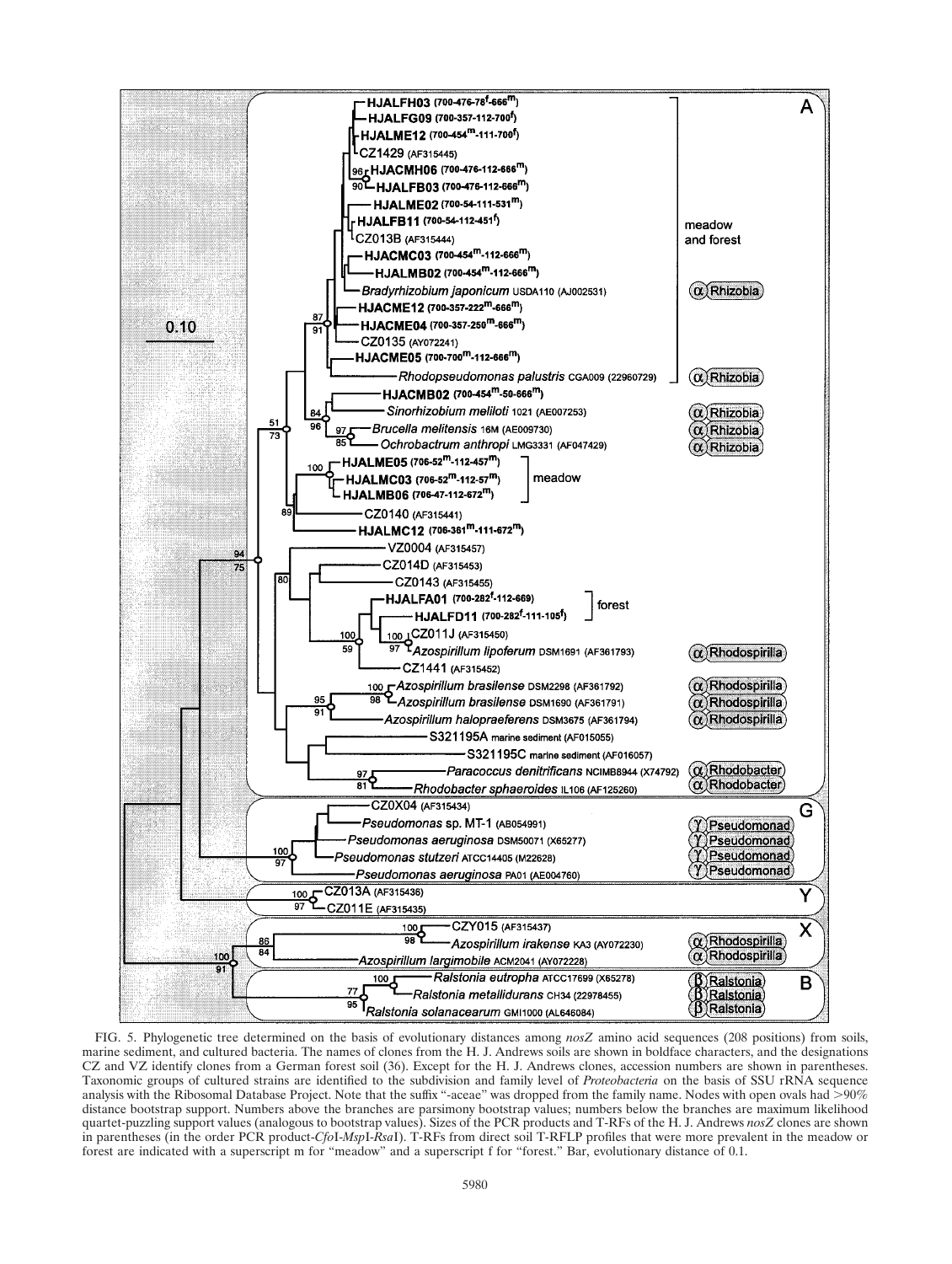over in community structure, can be associated with relatively large differences in biogeochemical processes (17, 20, 34). We found denitrification activity an order of magnitude higher in meadow than in forest soils and a significant shift in the proportional abundances of dominant denitrifying genotypes (i.e., *nosZ Rsa*I 666- and 700-bp T-RFs) from meadow to forest soils. Several less-abundant denitrifying genotypes (e.g., a *Cfo*I 454-bp T-RF and a *Rsa*I 451-bp T-RF) differed in distribution between vegetation types. Denitrifying community composition was related to potential denitrification and nitrification activities and environmental factors, including soil C/N ratios.

As determined on the basis of a cross-section of studies (2, 10, 30, 47), mean DEA rates for temperate soils differ by 4 orders of magnitude (i.e.,  $\leq 1$  to 3,000 ng of N g<sup>-1</sup> of soil h<sup>-1</sup>), with some of the lowest rates in mature coniferous forests in the Western Cascades (47) and highest rates in wet agricultural systems receiving N inputs (30). Although higher than those for the H. J. Andrews forest, our meadow values are in the low-to-medium range of DEA (i.e., 10 to 100 ng of N  $g^{-1}$  h<sup>-1</sup>). DEA and net nitrification values were similar in magnitude (Table 1), suggesting that denitrification can serve as a sink for net nitrification in these soils.

Denitrifying communities in the meadow were much more active under denitrifying conditions compared to those in the forest (Fig. 1). Similar differences between meadow and forest soils were determined on the basis of potential  $N_2O$  reductase activity (35). Because  $NO<sub>3</sub><sup>-</sup>$  or an intermediate in the denitrification pathway is necessary for sustained denitrification activity (11, 37), lack of available  $NO<sub>3</sub><sup>-</sup>$  could explain low denitrification activity in the forest soils. Nitrate availability in the forest appeared limited for several reasons, including very low nitrification potential rates and accumulation of primarily  $NH_4^+$  in N mineralization incubations (26) (Table 1). Denitrifiers were present in the forest, probably because most denitrifiers are facultative aerobic heterotrophs which do not depend on denitrification activity for growth (46).

As determined on the basis of multivariate statistical analyses of *nosZ* T-RFLP profiles, denitrifying community composition differed among habitats. NMS and MRPP are valid methods for analyzing differences in community composition on the basis of T-RFLP data (23). Our statistical approach is further justified because it provides a quantitative framework for analyzing microbial community data and environmental interrelationships. For example, about 50% of the variation in functional variables was explained by *nosZ* distribution determined on the basis of cumulative  $r^2$  values between process rates (or C/N ratios) and NMS axes (Fig. 2). Environmental factors (such as soil water and  $NO<sub>3</sub><sup>-</sup>$  content) often explain less than 50% of DEA variation or in situ denitrification (27, 30).

We amplified *nosZ* from pure cultures that represented a cross-spectrum of *nosZ* sequences from *Proteobacteria* species. In addition, we found divergent *nosZ* sequences in a poorly drained grassland soil that were most similar to those of *A. irakense* (53% similarity as determined on the basis of amino acid sequences), *Ralstonia solanacearum* (64% similarity), and *P. stutzeri* (88% similarity) (35). In analogy to the work of Friedrich (8), we investigated the lateral gene transfer of *nosZ* by comparing phylogenetic relationships on the basis of *nosZ* data and taxonomic relationships on the basis of SSU rRNA

data (Fig. 5). Although we detected a major discrepancy for two *Azospirillum* spp. (Fig. 5, cluster X), taxonomic and *nosZ* phylogenetic relationships were in reasonable agreement for the rest of the strains.

Therefore, the majority of denitrifiers detected in the H. J. Andrews soils may share taxonomic and functional similarities to representatives of *Rhizobiaceae* in α-*Proteobacteria* species. Other studies have found numerous denitrifying sequences from soils that group closely with representatives of *Rhizobiaceae* (32, 33, 36). The *Rhizobiaceae* are metabolically diverse. Symbiotic N2-fixing *Rhizobium* and *Bradyrhizobium* spp. are known to denitrify (46), and legumes are common in the meadow at each site. However, some *Rhizobium* spp. from soil lack symbiotic genes and behave as free-living saprophytes (43). The *Rhizobiaceae* strains shown in Fig. 5 utilize a wide range of organic substrates, such as aromatic constituents present in polyphenols and lignin (29, 31). Furthermore, 2,4- D-degrading and oligotrophic bacteria that are closely phylogenetically related to *Bradyrhizobium* spp. have been isolated from soil (16, 38). None of the classical types of denitrifiers, such as pseudomonads or paracocci, were detected among sequenced clones from the H. J. Andrews soils or prevalent in other soils or marine sediments (32, 36, 39).

H. J. Andrews *nosZ* clones with T-RFs indicative of meadow or forest (i.e., *Cfo*I 454-bp T-RFs and *Rsa*I 451-, 666-, and 700-bp T-RFs) did not necessarily form separate phylogenetic groups (Fig. 5). Other studies comparing different habitats or treatments have resulted in similar findings (32, 33). In contrast, a few H. J. Andrews *nosZ* clones with T-RFs indicative of habitat (i.e., *Cfo*I 52- and 282-bp T-RFs and *Rsa*I 57-, 105-, 457-, and 672-bp T-RFs) formed monospecific phylogenetic groups differentiated according to location in meadow or forest (Fig. 5). The role of these specific groups in differentiating meadow and forest denitrification processes remains unclear.

In conclusion, denitrifying community composition and functioning appeared linked across meadow and forest soils. Denitrification activity was an order of magnitude higher in meadow than in forest soils, and denitrifying community composition differed between the vegetation types. As determined on the basis of *nosZ* phylogenetic analysis and T-RFLP profiles, organisms related to *Rhizobiaceae* may be prevalent denitrifiers in these mountain ecosystems.

### **ACKNOWLEDGMENTS**

Financial support for this work was provided by the National Science Foundation Microbial Observatory Program (MCB-9977933) and the Oregon Agricultural Experiment Station.

We are grateful to Caprice Rosato, Mark Dasenko, and Scott Givan at the Center for Gene Research and Biotechnology at Oregon State University for providing DNA fragment analysis, sequencing, and bioinformatics support. We acknowledge the H. J. Andrews Experimental Forest and Long Term Ecological Research (LTER) program. Thank you to Nancy Ritchie-Posavatz for contributing to study design and analytical measurements, Anne Mintie for nitrification potential data, and a number of other colleagues for field assistance.

#### **REFERENCES**

- 1. **Avrahami, S., R. Conrad, and G. Braker.** 2002. Effect of soil ammonium concentration on  $N<sub>2</sub>O$  release and on the community structure of ammonia oxidizers and denitrifiers. Appl. Environ. Microbiol. **68:**5685–5692.
- 2. **Bohlen, P. J., P. M. Groffman, C. T. Driscoll, T. J. Fahey, and T. G. Siccama.** 2001. Plant-soil-microbial interactions in a northern hardwood forest. Ecology **82:**965–978.